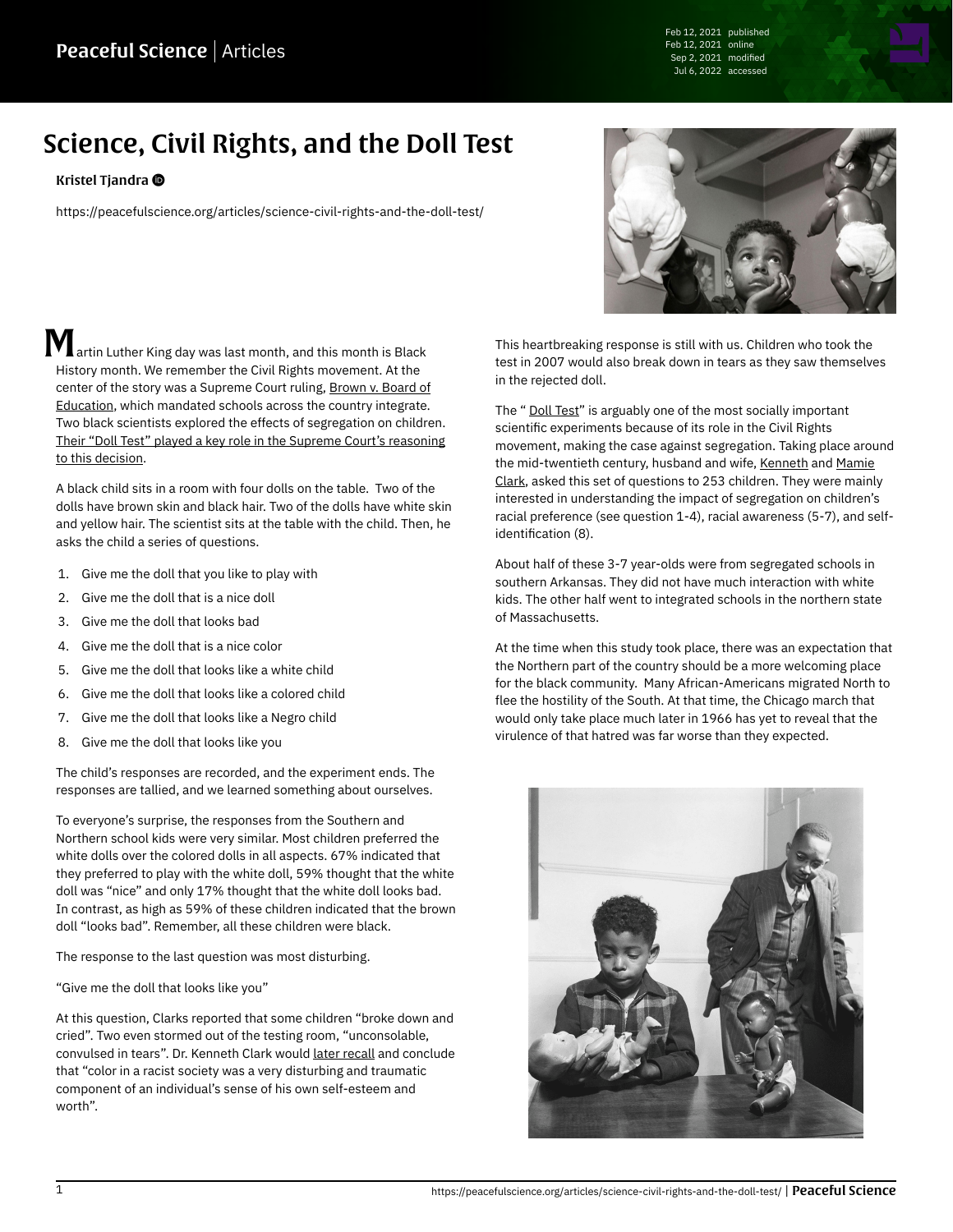# Civil Rights Act

The study gained spotlight when in 1954, The U.S. Supreme Court [cited](https://caselaw.findlaw.com/us-supreme-court/347/483.html#f10) it as one of the factors determining its deliberation of the **[Brown](https://www.history.com/topics/black-history/brown-v-board-of-education-of-topeka)** [v. Board of Education](https://www.history.com/topics/black-history/brown-v-board-of-education-of-topeka) case. This case saw the unanimous ruling of racial segregation in public schools. Many attributed this momentous event as a legal precedent to what would later culminate into the [Civil](https://en.wikipedia.org/wiki/Civil_Rights_Act_of_1964) [Rights Act of 1964.](https://en.wikipedia.org/wiki/Civil_Rights_Act_of_1964)

The Doll Test to the Brown v. Board of Education put on display the detrimental effect of public school segregation on the psychology of the students. This effect later supported the overturning of the " [separate but equal](https://en.wikipedia.org/wiki/Separate_but_equal)" doctrine, confirming that separate educational facilities can not be inherently equal.

The Doll Test itself, however, was not without [criticism.](https://www.theroot.com/the-doll-test-for-racial-self-hate-did-it-ever-make-se-1790875716)

Most importantly, and unexplained at the time, the study showed that children from the integrated (mixed) schools were more likely to evaluate the brown dolls negatively. As we will soon see, the order of the questions matters too.

The study also seems to provide minimal measures to eliminate biases and external influences. Being conducted by two black academics, the study also has a potential risk of unintended or intended biases when it comes to evaluating particular racial groups. The fact that the researchers had to paint the white dolls brown because brown dolls were [not yet manufactured](https://www.history.com/news/brown-v-board-of-education-doll-experiment) at the time, means that these dolls may appear very unusual to the children and as a result influenced their preferences.

There are legitimate questions, also, about how to interpret the meaning of these observations. Professor of African and African American Studies, [Robin Bernstein](https://aaas.fas.harvard.edu/people/robin-bernstein), would go as far as to argue [that,](https://www.thecrimson.com/article/2011/12/1/clark-dolls-research-media)

"the choices made by the subjects of the Clark doll tests was not necessarily an indication of black self-hatred. Instead, it was a cultural choice between two different toys—one that was to be loved and one that was to be physically harassed, as exemplified in performance and popular media."

|                                             |                          | <b>CHOICES OF ALL SUBJECTS</b> |                          |          |                          |          |                           |                |
|---------------------------------------------|--------------------------|--------------------------------|--------------------------|----------|--------------------------|----------|---------------------------|----------------|
| Choice                                      | Request 1<br>(play with) |                                | Request 2<br>(nice doll) |          | Request 3<br>(looks bad) |          | Request 4<br>(nice color) |                |
|                                             | No.                      | Percent                        | No.                      | Percent  | No.                      | Percent  | No.                       | Percent        |
| Colored doll                                | 83<br>169                | 32<br>67                       | 97<br>150                | 38<br>59 | 149<br>42                | 59<br>17 | 96<br>151                 | 38<br>60       |
| White doll.<br>Don't know or<br>no response |                          |                                | 6                        | 3        | 62                       | 24       | 6                         | $\overline{2}$ |

## References

- [https://www.history.com/topics/black-history/brown-v-board-of](https://www.history.com/topics/black-history/brown-v-board-of-education-of-topeka)[education-of-topeka](https://www.history.com/topics/black-history/brown-v-board-of-education-of-topeka)
- [https://www.history.com/news/brown-v-board-of-education-doll](https://www.history.com/news/brown-v-board-of-education-doll-experiment)[experiment](https://www.history.com/news/brown-v-board-of-education-doll-experiment)
- [https://www.nytimes.com/2014/05/07/upshot/how-an-experiment](https://www.nytimes.com/2014/05/07/upshot/how-an-experiment-with-dolls-helped-lead-to-school-integration.html)[with-dolls-helped-lead-to-school-integration.html](https://www.nytimes.com/2014/05/07/upshot/how-an-experiment-with-dolls-helped-lead-to-school-integration.html)

In his view, the narrative of the Doll Test in the context of the 1964 Civil Rights Act comes in contrast to the racial pride, dignity and autonomy displayed by the African-Americans involved in the movement. It also undermined the resilience of black and brown communities who actively defend their cultural heritage.

Nevertheless, Clarks' Doll Test became a prototype for numerous follow-up studies that have kept the conversation on racial segregation in children alive.

## The 21st Century Doll Test

Since the publication of the original test, many have been curious enough to confirm the results for themselves. In 2010, [CNN](https://www.cnn.com/2010/US/05/13/doll.study/index.html) hired a child psychologist and professor, [Margaret Beale Spencer](https://humdev.uchicago.edu/directory/margaret-beale-spencer) to design a pilot study based on the original Doll Test. The study, which included both white and black children, revealed the very different attitudes that these children have towards race. A higher proportion of children identified black figures with negative attributes, and white figures with positive attributes.

How do these findings on early childhood relate to their later development?

One of the uniqueness of the Doll Test is its relatively simple method of revealing something so profound. In 2007, the 'Media That Matters' film festival Diversity Award went to "[A Girl Like Me](https://www.youtube.com/watch?v=YWyI77Yh1Gg)", a seven-minutes film put together by [Reel Works](https://www.reelworks.org/) Teen Filmmaking. The film featured four teenage girls' who shared their experiences of growing up as a black girl. In this short documentary, we saw how the impact of racial bias from a very young age carries through to teenagehood. They were made to accept that beauty depends on having fair skin and straight hair. They were forced to believe that something was wrong with the way they look.

"I wish I was just like the Barbie doll", said one of them. One teenager even went on to repeat the Doll Study herself to emphasize this point. For these teenagers, the truth revealed from the Doll Test was not so distant from their present reality.

The biggest takeaway of these studies was the fact that the impact of discrimination is pervasive even at an early age. It is not hard to imagine how it would affect all walks of life. Today, around 6 decades after the case was overturned, we still live in a deeply fractured society.

Remembering and understanding this history does not change society. Still, it is the first step towards actions that can change society. This is one reason we talk about race, even when it is difficult. In the legacy of Dr. Martin Luther King, Jr., "the time is always right to do what's right."

- [http://www2.law.columbia.edu/fagan/courses/law\\_socialscience/](http://www2.law.columbia.edu/fagan/courses/law_socialscience/documents/Spring_2006/Class%2018-Racial%20Discrimination/Doll_Study.pdf) [documents/Spring\\_2006/Class%2018-Racial%20Discrimination/](http://www2.law.columbia.edu/fagan/courses/law_socialscience/documents/Spring_2006/Class%2018-Racial%20Discrimination/Doll_Study.pdf) [Doll\\_Study.pdf](http://www2.law.columbia.edu/fagan/courses/law_socialscience/documents/Spring_2006/Class%2018-Racial%20Discrimination/Doll_Study.pdf)
- [https://www.encyclopedia.com/people/social-sciences-and-law/](https://www.encyclopedia.com/people/social-sciences-and-law/education-biographies/kenneth-bancroft-clark#2870700021) [education-biographies/kenneth-bancroft-clark#2870700021](https://www.encyclopedia.com/people/social-sciences-and-law/education-biographies/kenneth-bancroft-clark#2870700021)